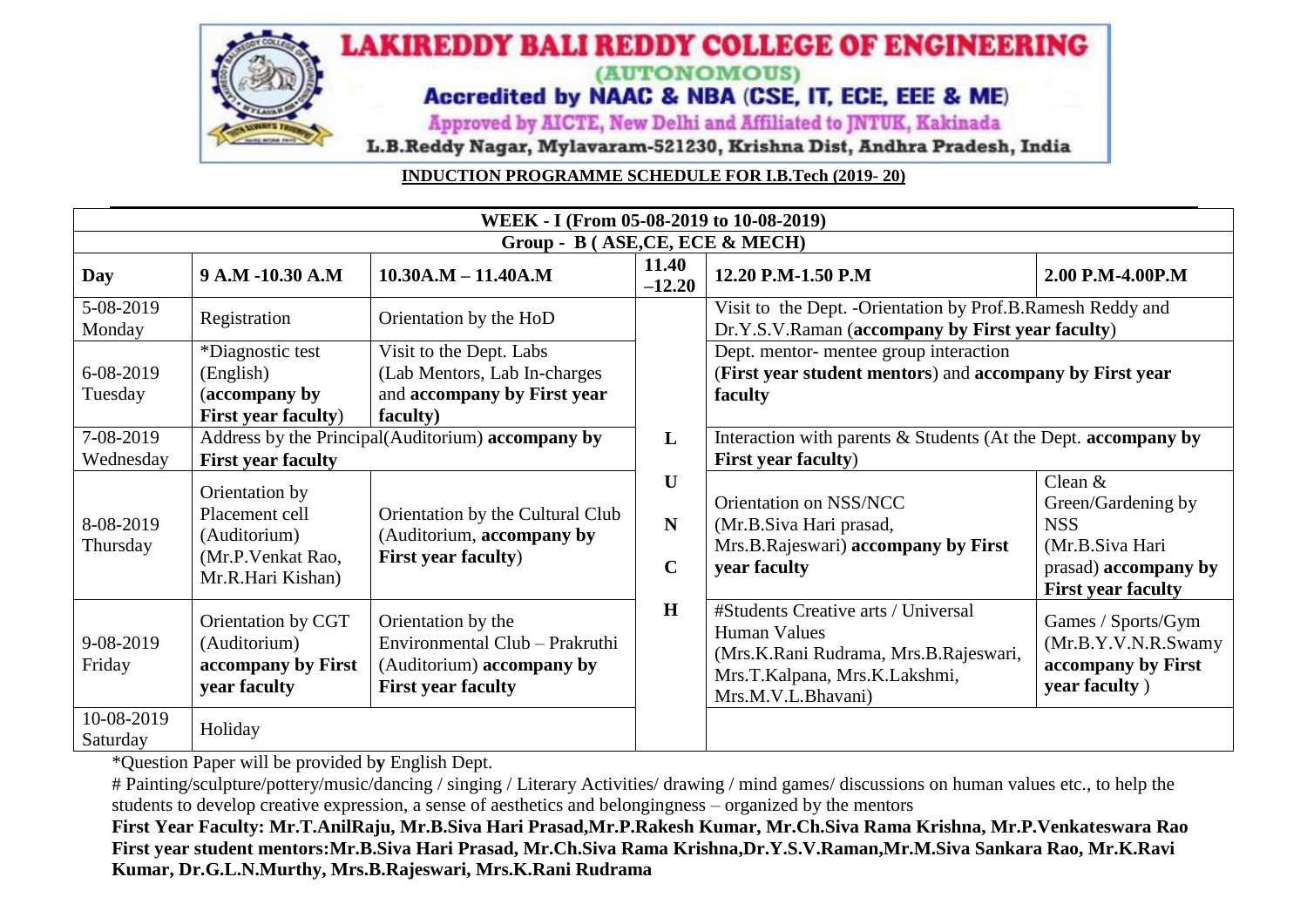

| WEEK - II (From 12-08-2019 to 17-08-2019) |                                                                                                                               |                                                                                                       |                       |                                                                                                   |                                                                                                                                                                 |  |  |  |  |
|-------------------------------------------|-------------------------------------------------------------------------------------------------------------------------------|-------------------------------------------------------------------------------------------------------|-----------------------|---------------------------------------------------------------------------------------------------|-----------------------------------------------------------------------------------------------------------------------------------------------------------------|--|--|--|--|
| Group - B (ASE, CE, ECE & MECH)           |                                                                                                                               |                                                                                                       |                       |                                                                                                   |                                                                                                                                                                 |  |  |  |  |
| Day                                       | 9 A.M -10.30 A.M                                                                                                              | $10.30A.M - 11.40A.M$                                                                                 | 11.40                 | 12.20 P.M-1.50 P.M                                                                                | 2.00 P.M-4.00 P.M                                                                                                                                               |  |  |  |  |
| 12-08-2019<br>Monday                      | <b>Bakrid</b>                                                                                                                 |                                                                                                       |                       |                                                                                                   |                                                                                                                                                                 |  |  |  |  |
| 13-08-2019<br>Tuesday                     | Guest Lecture by the External Faculty on Universal<br>Human Values (Auditorium) accompany by First<br>year faculty)           |                                                                                                       |                       | Orientation on the Literary<br>Club - Spoorthi (Auditorium)<br>accompany by First year<br>faculty | #Students Creative arts / Universal<br><b>Human Values</b><br>(Mrs.K.Rani Rudrama,<br>Mrs.B.Rajeswari, Mrs.T.Kalpana,                                           |  |  |  |  |
| 14-08-2019<br>Wednesday                   | Orientation by External Faculty on personality<br>development (Auditorium) accompany by First year<br>faculty                 |                                                                                                       | L                     | Orientation on grievance Cell<br>(Auditorium) accompany by<br><b>First year faculty</b>           | Orientation on Internal Complaints<br>Committee & Saheli – The Girls<br>Club(Auditorium) Women's<br>grievance cell faculty                                      |  |  |  |  |
| 15-08-2019<br>Thursday                    | <b>Independence Day</b>                                                                                                       |                                                                                                       | U                     |                                                                                                   |                                                                                                                                                                 |  |  |  |  |
| 16-08-2019<br>Friday                      | Orientation by the<br>Dept. Senior<br>faculty/Guest Lecture<br>(Dr.A.Narendra Babu<br>Dr.M.V.Sudhakar<br>Dr. P Lachi Reddy)   | Visit to the Central Library<br>accompany by First year<br>faculty                                    | N<br>$\mathbf C$<br>H | Orientation by Yoga teacher<br>(accompany by First year<br>faculty)                               | Yoga (accompany by First year<br>faculty)                                                                                                                       |  |  |  |  |
| 17-08-2019<br>Saturday                    | Orientation by the<br>Dept. Senior<br>faculty/Guest Lecture<br>(Dr.E.V.Krishna Rao<br>Dr.G.Srinivasulu<br>$Dr. G L N$ Murthy) | Visit to the Advanced Labs<br>(Lab Mentors, Lab In-charges<br>and accompany by First<br>year faculty) |                       | Performance of Creative Arts<br>(At the dept. With mentors)<br>accompany by First year<br>faculty | Feedback from the students about the<br>programme/College (with mentors to<br>all the other groups of the<br>section/branch) accompany by First<br>year faculty |  |  |  |  |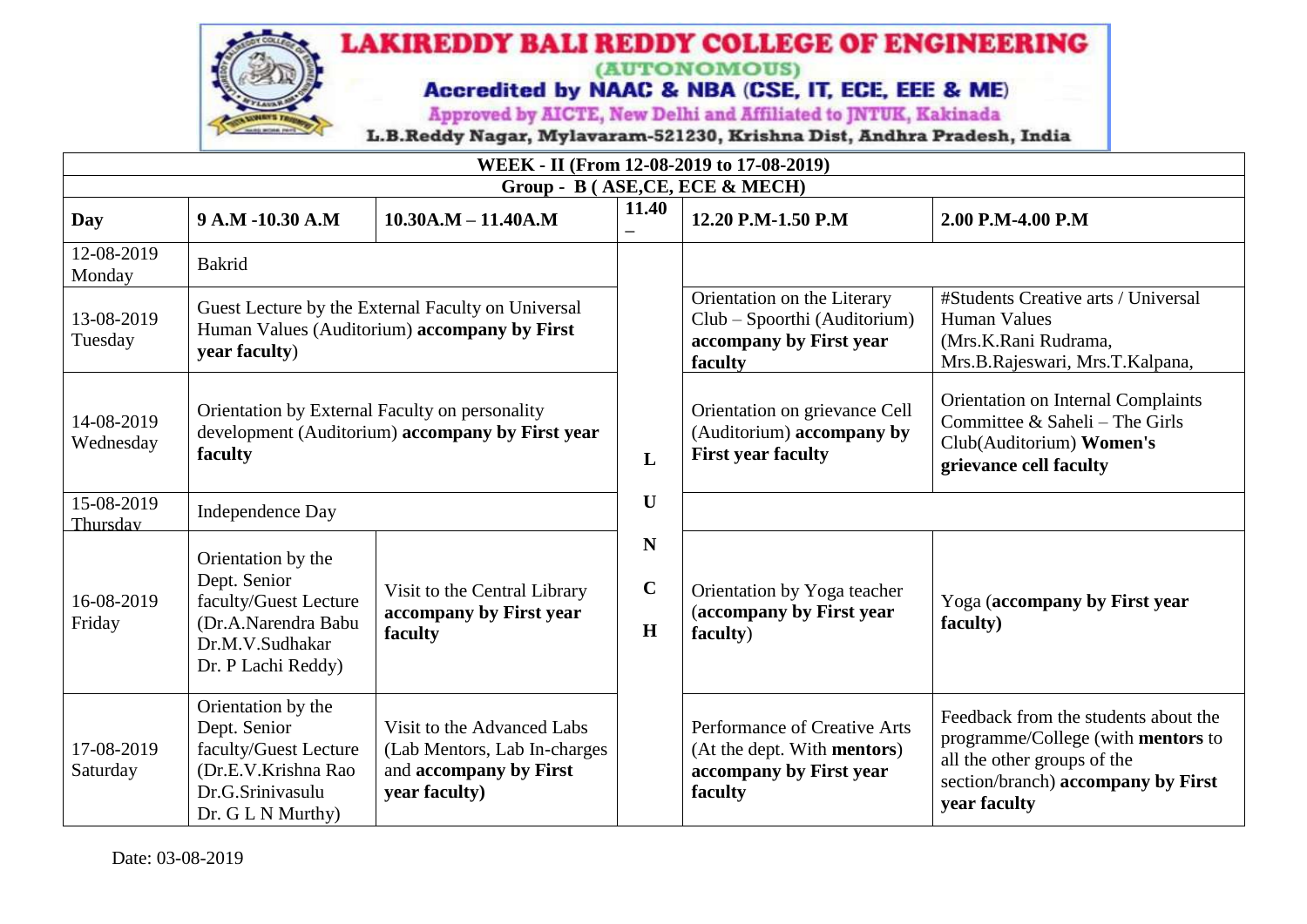



**08-08-19**: Orientation by Placement cell



**05-08-19**: Orientation by Dr. Y.Amar Babu, Professor & HOD of ECE Interacting with Students & Parents



**08-08-19**: Orientation by the Cultural Club